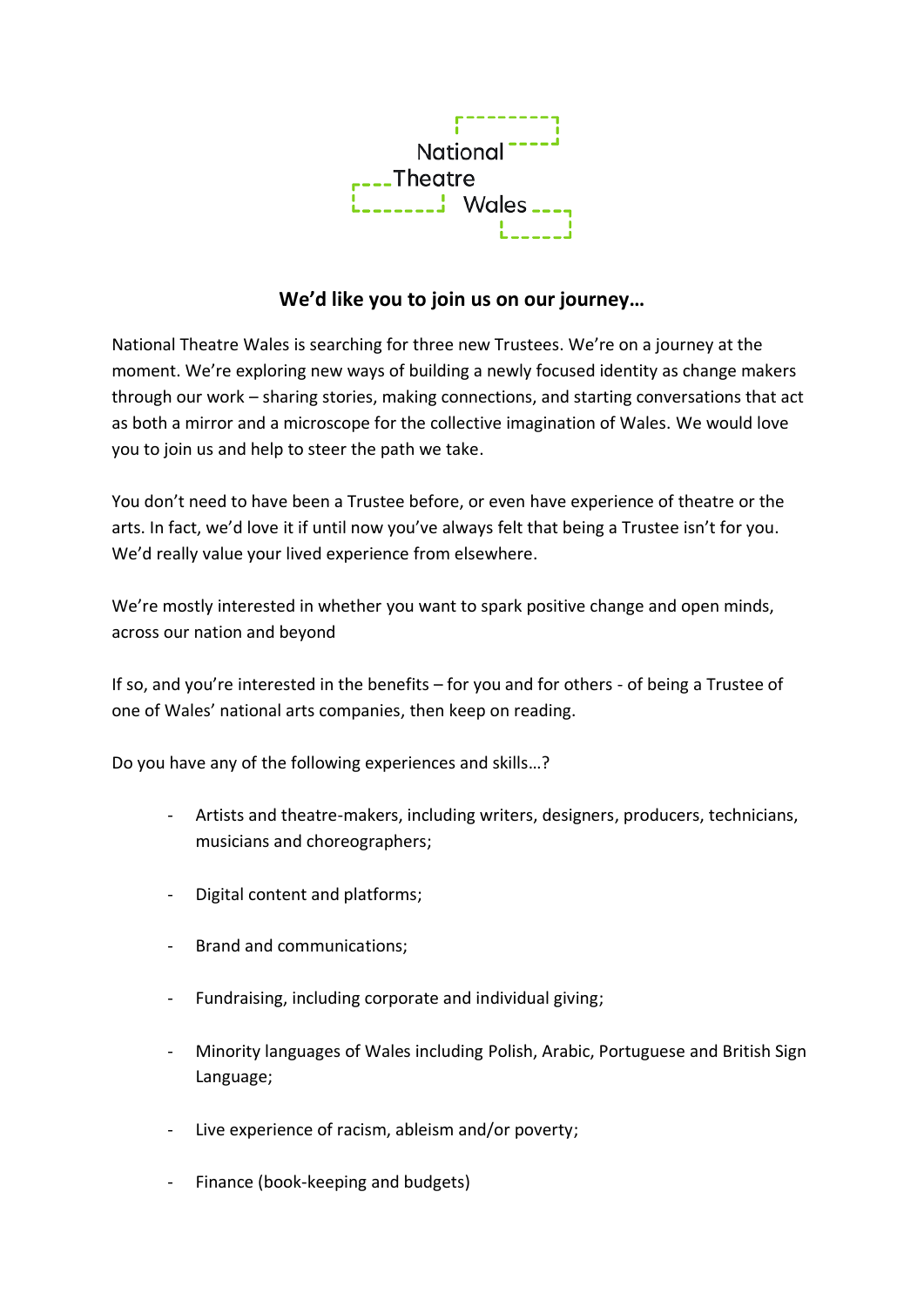If the answer is yes to one or more of these questions, then we'd love to hear from you – especially if you're not sure how it might work. We're flexible. That means, –where we can, we'll fit meetings and conversations around you, and we won't make endless demands on your time. We want you to be a part of the adventure and that means a relationship which is mutually beneficial and respectful.

We'd especially love to talk if you are a Welsh speaker and/or based outside of South-East Wales, but neither of these are essential.

For an informal conversation, please contact [work@nationaltheatrewales.org](mailto:work@nationaltheatrewales.org) with a little bit about yourself, your availability for a phone or Zoom call and your contact details.

For further information about us, please visit [nationaltheatrewales.org.](http://nationaltheatrewales.org/) Please contact us on [work@nationaltheatrewales.org](mailto:work@nationaltheatrewales.org) to request our Trustee Recruitment Pack.

## **TERMS & CONDITIONS**

## Salary: Voluntary position

Term: 3-year appointment with the possibility of a second 3-year reappointment Hours: Approx 2 hours per month (concentrated around quarterly Board meetings, quarterly and biannual sub-committee meetings, and some ad hoc conversations, planning and strategic working sessions). We're very flexible for the right people.

## **HOW TO APPLY**

To apply, you can either write a cover letter (no more than 2 pages please!) OR film a short video of yourself (5 minutes max). We don't mind which, we're happy to accept whichever format suits you best. In your cover letter or video, tell us about you and your experiences relevant to being one of our Trustees. Also tell us a bit about what you aspire to in life. What matters to you? What do you believe in? Where would you like to be in 3 years-time? What changes would you like to make to our society? What do you enjoy doing?

Send us your cover letter or video with a completed [application form](https://www.nationaltheatrewales.org/wp-content/uploads/2021/10/NTW-Application-Form-Oct-2021.docx) and your CV (no more than 2 pages please, plus references) to [work@nationaltheatrewales.org](mailto:work@nationaltheatrewales.org) by 5pm on Friday 10 June 2022. Please also complete our **Equal Opportunities form.** 

If you're shortlisted, we'll invite you to interview over Zoom, likely taking place in the week starting 27 June. These are friendly, largely informal 30-minute conversations with approximately four people including NTWs' Artistic Director and a TEAM panel member. We'll send you a rough outline of the questions we'll ask you, and short biographies of people you'll be meeting beforehand.